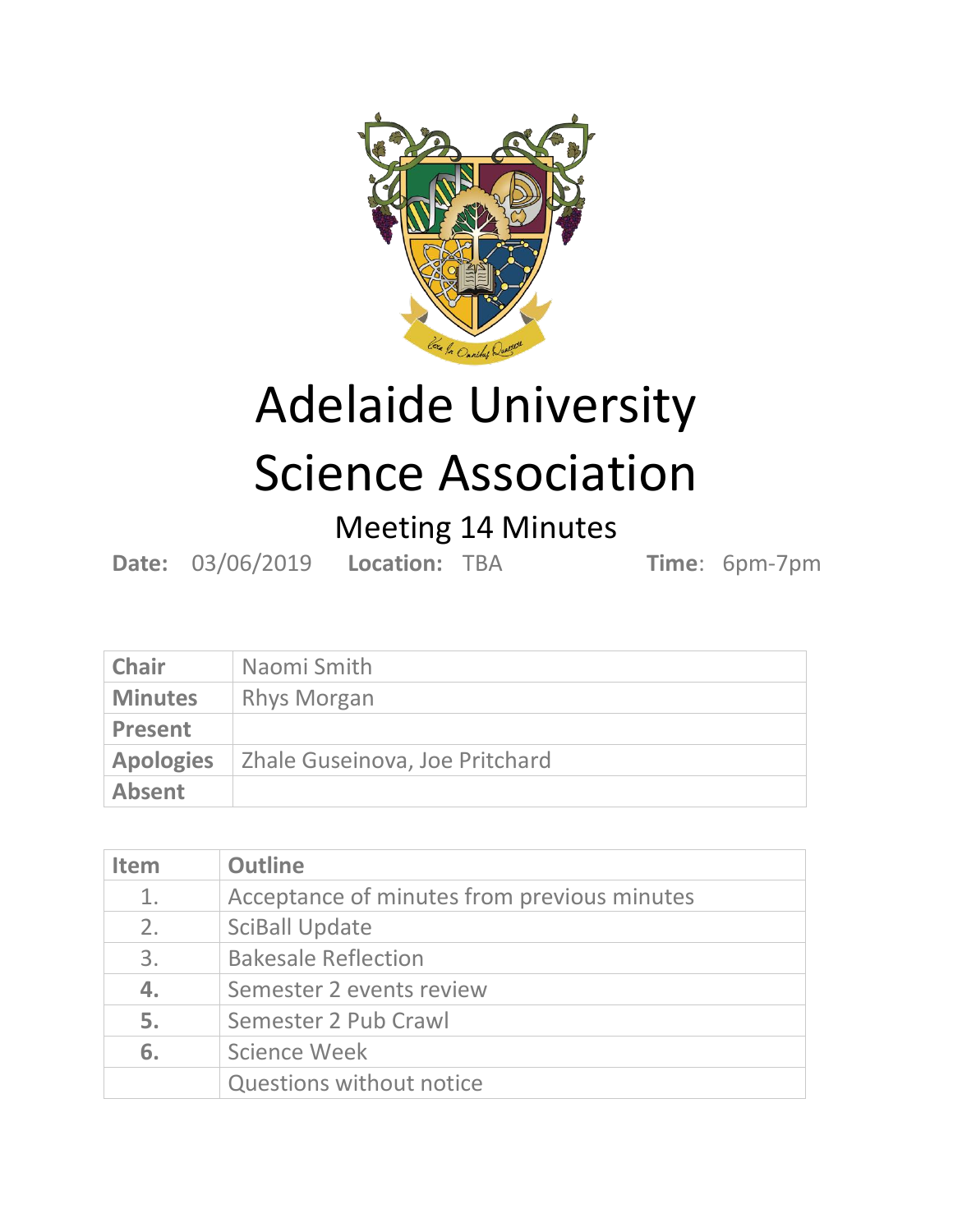| Item 1            | <b>Acceptance of minutes from previous minutes</b>                                                                                       |
|-------------------|------------------------------------------------------------------------------------------------------------------------------------------|
|                   | Motion to accept the minutes from the previous meeting?<br>$\overline{\phantom{a}}$                                                      |
|                   | Motioned by Naomi Seconded by Ben Opposed by nun                                                                                         |
| Item <sub>2</sub> | <b>Sci Ball Update (15th June)</b>                                                                                                       |
|                   | REMINDER: SciBall 2019 will take place at Stamford on 15th of June                                                                       |
|                   | (Saturday)                                                                                                                               |
|                   | Bar outside the room                                                                                                                     |
|                   | Capacity 220                                                                                                                             |
|                   | Seating - will be arranged as "First Come First Serve"                                                                                   |
|                   | ~200 tickets have been sold<br>$\overline{\phantom{a}}$                                                                                  |
|                   | Kaitlin Michelle is our photographer for Science Ball<br>$\blacksquare$                                                                  |
|                   | Report from the advertising + sponsorships subcommittee (andrew,                                                                         |
|                   | joe, han, zhale)                                                                                                                         |
|                   | Good work everyone<br>$\blacksquare$                                                                                                     |
|                   | Report from the <b>Sound / Music</b> - Han and Ammresh (anything that                                                                    |
|                   | needs to be brought up or motioned?)                                                                                                     |
|                   | Two are created - to be finished by 7/6/19<br>$\blacksquare$                                                                             |
|                   | Need to get people on dancefloor<br>$\blacksquare$                                                                                       |
|                   | Report from the decoration subcommittee (matt, river, sophie, ben,<br>megan + Sarah) (anything that needs to be brought up or motioned?) |
|                   | We have decided on the use of fairy lights and drapes on the<br>$\blacksquare$                                                           |
|                   | ceiling (Matt managed to reduce this from \$1800 to \$1200)                                                                              |
|                   | Gemstones sorted, organise leaflets, it's gonna rock;)<br>$\blacksquare$                                                                 |
|                   | Ben, Naomi to help with gemstone mineral sheets<br>$\blacksquare$                                                                        |
|                   | Use of powerpoint<br>$\blacksquare$                                                                                                      |
|                   | Order:                                                                                                                                   |
|                   | Naomi - Welcome etc. - 7:30                                                                                                              |
|                   | Grahame First - 8:15<br>$\blacksquare$                                                                                                   |
|                   | Mike Second - 9:15                                                                                                                       |
|                   | MC - Rhys                                                                                                                                |
|                   | See image<br>$\blacksquare$                                                                                                              |
|                   | Get wine and flowers for gifts<br>$\blacksquare$                                                                                         |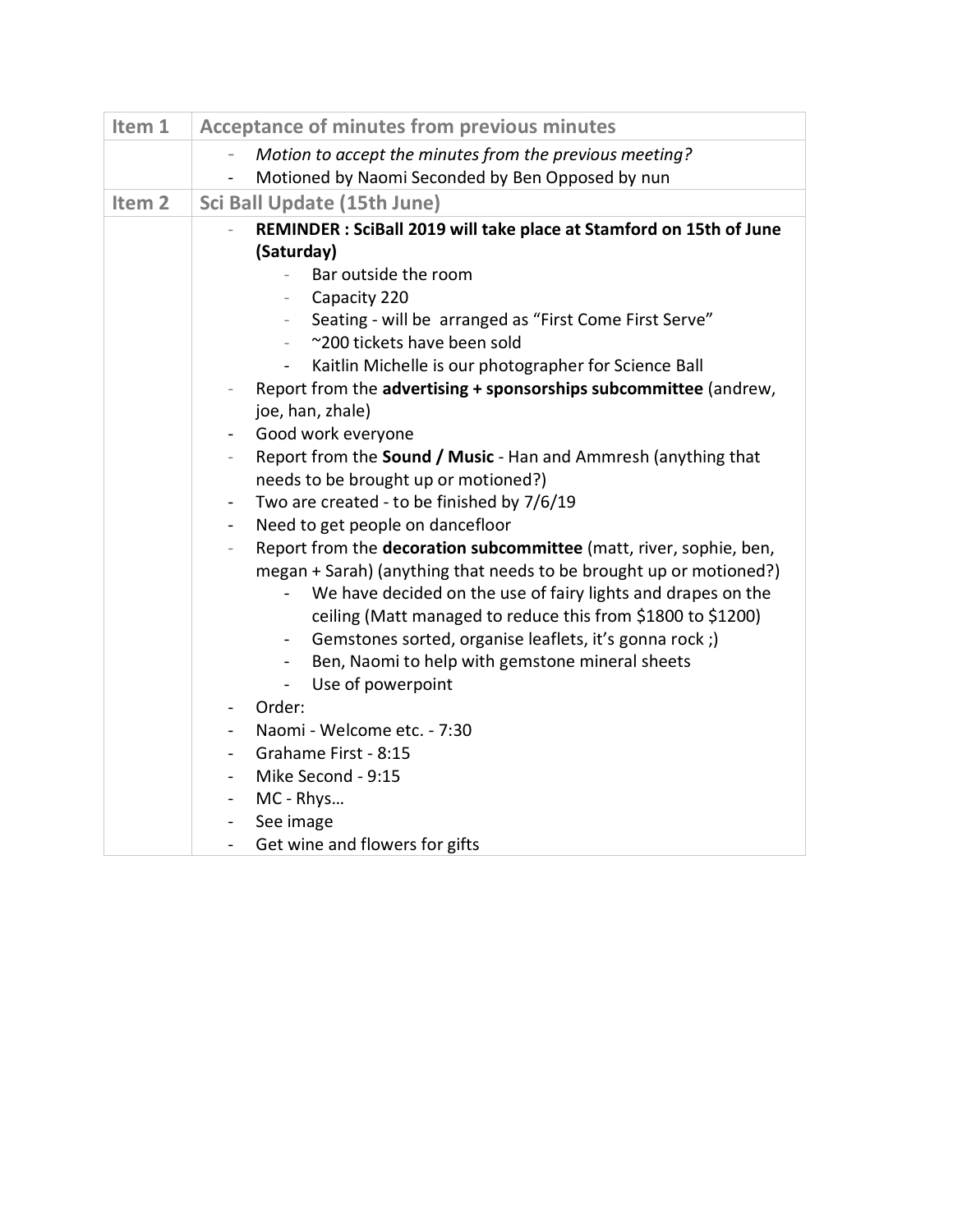|                   | The Adelaide University Sciences Associati<br>proudly presents<br>$\mathcal{M}\ell$<br>Genestones and Minerals<br>Join us for an extravagant evenir<br>of dance and fine dining in our sparkling venue<br>The Stamford Plaza Hotel<br>Saturday June 15 <sup>th</sup> , 7pm<br>3-course dinner and drinks included<br>Book online at ausca.org.au/<br>Tickets available until June 1" unless sold out prior<br>Motioned by Naomi, Seconded by Matt, Approved by all                  |
|-------------------|-------------------------------------------------------------------------------------------------------------------------------------------------------------------------------------------------------------------------------------------------------------------------------------------------------------------------------------------------------------------------------------------------------------------------------------------------------------------------------------|
| Item <sub>3</sub> | <b>Bake sale Reflection</b>                                                                                                                                                                                                                                                                                                                                                                                                                                                         |
|                   | What is the total profit? TBC<br>What were things that went well? Could've been more expensive, very<br>competitive<br>What can be improved/be done differently next time?<br>Other general comments? More brownies, more uniform, more<br>expensive                                                                                                                                                                                                                                |
| Item <sub>4</sub> | <b>Semester 2 events review</b>                                                                                                                                                                                                                                                                                                                                                                                                                                                     |
|                   | BBQ (week 5) - suggested to be in Spring<br>Pubcrawl (week 7 or week 8 - but if we choose week 8 there will be<br>lots of pub crawls on the night, similar to sem 1)<br>*Holidays between week 8 and week 9*<br>Quiz night (week 10 or 11) - could be earlier where weather is bad<br>'Industry night'?<br>Have networking night? Bioscience (end of S2)<br>AGM (week 12)                                                                                                           |
| Item 5            | <b>Semester 2 Pub Crawl</b>                                                                                                                                                                                                                                                                                                                                                                                                                                                         |
|                   | Need to decide on a theme as soon as possible:<br>Email/fb a google docs requesting for theme ideas - up before<br>exams<br>Create a google forms<br>Create fb post with google forms<br>Email out google forms<br>Vote on if we want to give out a free shirt as a prize again for<br>thinking of the theme? - Suggested to give out shirts to idea<br>proposed and designer<br>Motion to provide this prize, moved by Naomi, favored<br>by all opposed by none seconded by Andrew |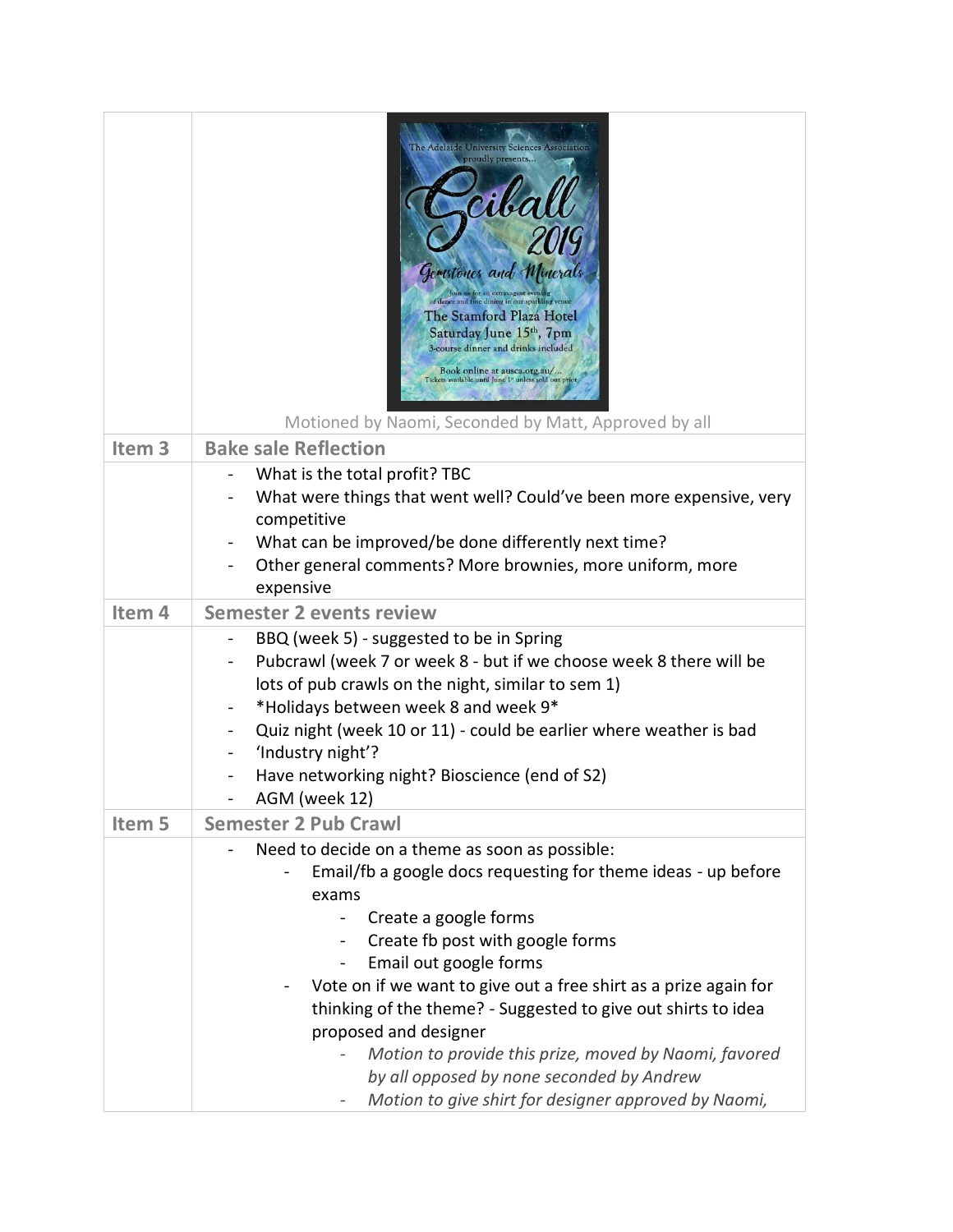|                   | Megan, Andrew, Ammresh, Han, Sarah Passed 6 to 5                                              |
|-------------------|-----------------------------------------------------------------------------------------------|
|                   | Also need to sort out venues:                                                                 |
|                   | A COCO to email out places on hindley (to be emailed before<br>exams)                         |
|                   | Royal oak                                                                                     |
|                   | Dog n Duck<br>$\overline{\phantom{a}}$                                                        |
|                   | <b>Fat Controller</b>                                                                         |
|                   | The Little Pub                                                                                |
|                   | <b>West End Tavern</b>                                                                        |
|                   | Woolshed                                                                                      |
|                   | West Oak<br>$\blacksquare$                                                                    |
|                   | Reds                                                                                          |
|                   | HQ<br>$\blacksquare$                                                                          |
|                   | Super California                                                                              |
|                   | London                                                                                        |
|                   | <b>Black Bull</b>                                                                             |
|                   | Rocket                                                                                        |
|                   | Any others?<br>$\blacksquare$                                                                 |
|                   | Food - zambreros, nandos, guzman y gomez, pancake                                             |
|                   | kitchen                                                                                       |
|                   | Sort out which places are free BEFORE we decide a schedule                                    |
|                   | Send out emails by the 6ht of July - Matt<br>$\blacksquare$                                   |
|                   | GForm link to be sent out by Sciball (15/6) - Rhys                                            |
| Item <sub>6</sub> | <b>Science Week</b>                                                                           |
|                   |                                                                                               |
|                   | Science week - an event held from August 10th to August 17th, week 3<br>sem 2.                |
|                   | Previously we participated with a debate against different                                    |
|                   | sciences (about which was the better science).                                                |
|                   | This event is external from the university but we do have an                                  |
|                   | account on the national science week website.                                                 |
|                   | This was going to happen last year again but there was a lack of                              |
|                   | interest with committee (as well as committee commitment                                      |
|                   | issues) so this never ended up happening.                                                     |
|                   | Would we like to participate in this event?                                                   |
|                   | Motion to participate in this event moved by Naomi, favored by                                |
|                   | all, opposed by none seconded by MMatt                                                        |
|                   | Would we like to collaborate with other science clubs and associations                        |
|                   | such as WISTEM (women in STEM) and AUBN (adelaide university                                  |
|                   | biosciences network), or other science-focused clubs?                                         |
|                   | Link in BBQ - Get Science Faculty to help fund - Naomi to contact<br>$\overline{\phantom{0}}$ |
|                   | Faculty (mentiOned combined) - get everyone involved (Sophie to                               |
|                   | contact other clubs)                                                                          |